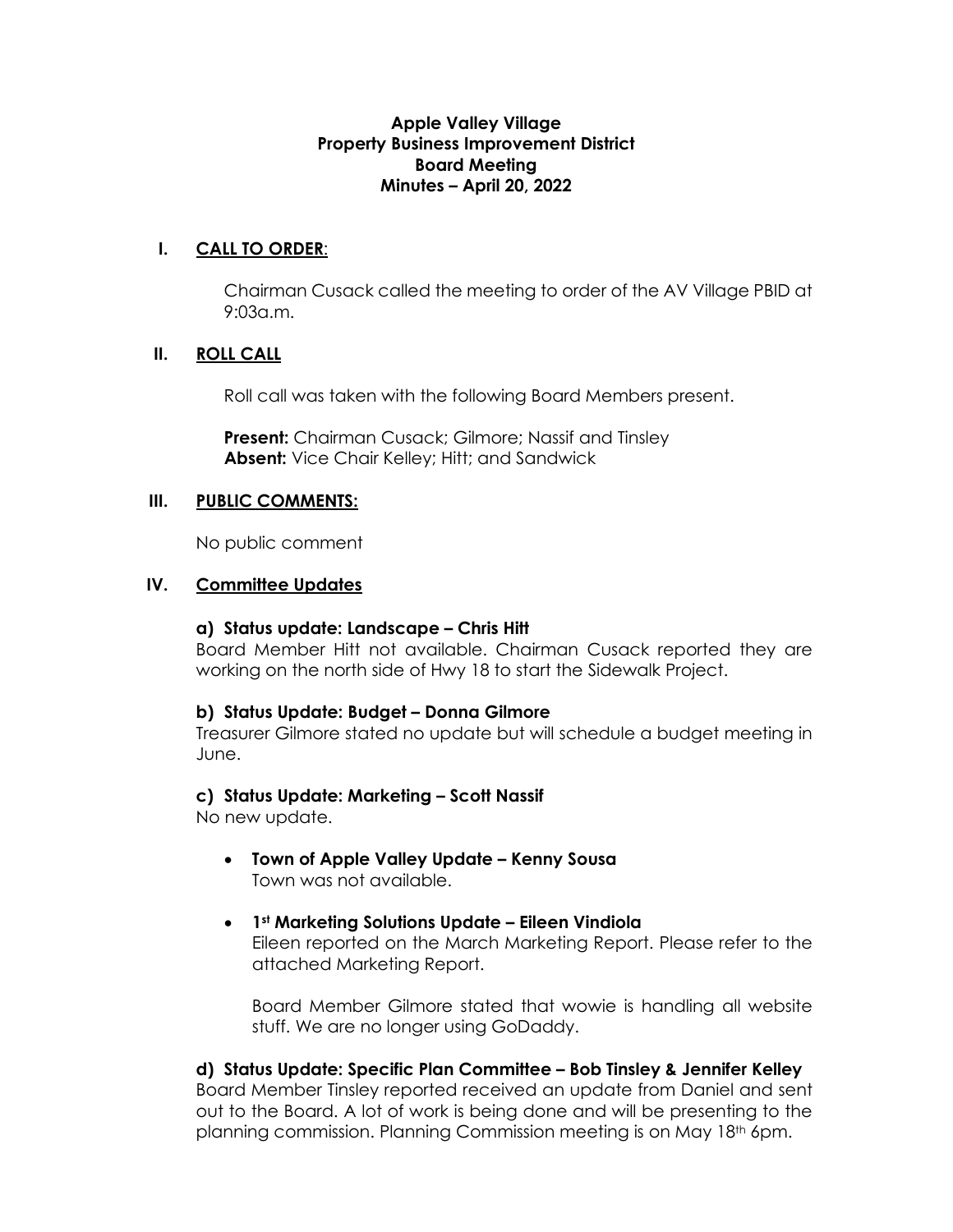# **e) Status Update: Security – Larry Cusack**

Chairman Cusack reported he has seen security around Town and that when an incident occurs, they do call him to report. He stated they are working out well.

Board Member Nassif stated Security is a great talking and selling point. He also spoke to Jason, and they are focusing right now on the east side of the Village.

Board Member Gilmore will speak to the COPs as well to patrol problem areas.

## **f) Suggested Items for the Next Agenda**

- PBID Renewal
- Budget Proposal

# **V. CONSENT AGENDA**

Recommendation: Adopt all below listed items on the Consent Agenda in one motion. The Consent Agenda is composed of routine non-controversial items of business that will be adopted in whole in one motion.

# **Approval of Minutes of March 16, 2022 Recommendation:**

Approve the subject minutes as part of the consent agenda.

# **Treasurer's Report – Month of March 2022 Recommendation:**

Approve the subject treasurers report as part of the consent agenda.

Motion by Board Member Nassif and second by Board Member Gilmore. The motion passed unanimously.

# **VI. NEW BOARD BUSINESS**

## **PBID Renewal**

Ed report the PBID is currently at 42%. Chairman Cusack stated the Storage Company was closed he will need to go back to try to get the petition signed. Ed advised the Storage Company is a big one we need to capture.

Ed was able to obtain Franklin's signature. Says we need about 5-6 more signature to capture but if we are not successful, we will need to carve out the added area from the boundaries. Board Member Tinsley will try to get Helen Hinkle.

## **Board Comments**

No board comments